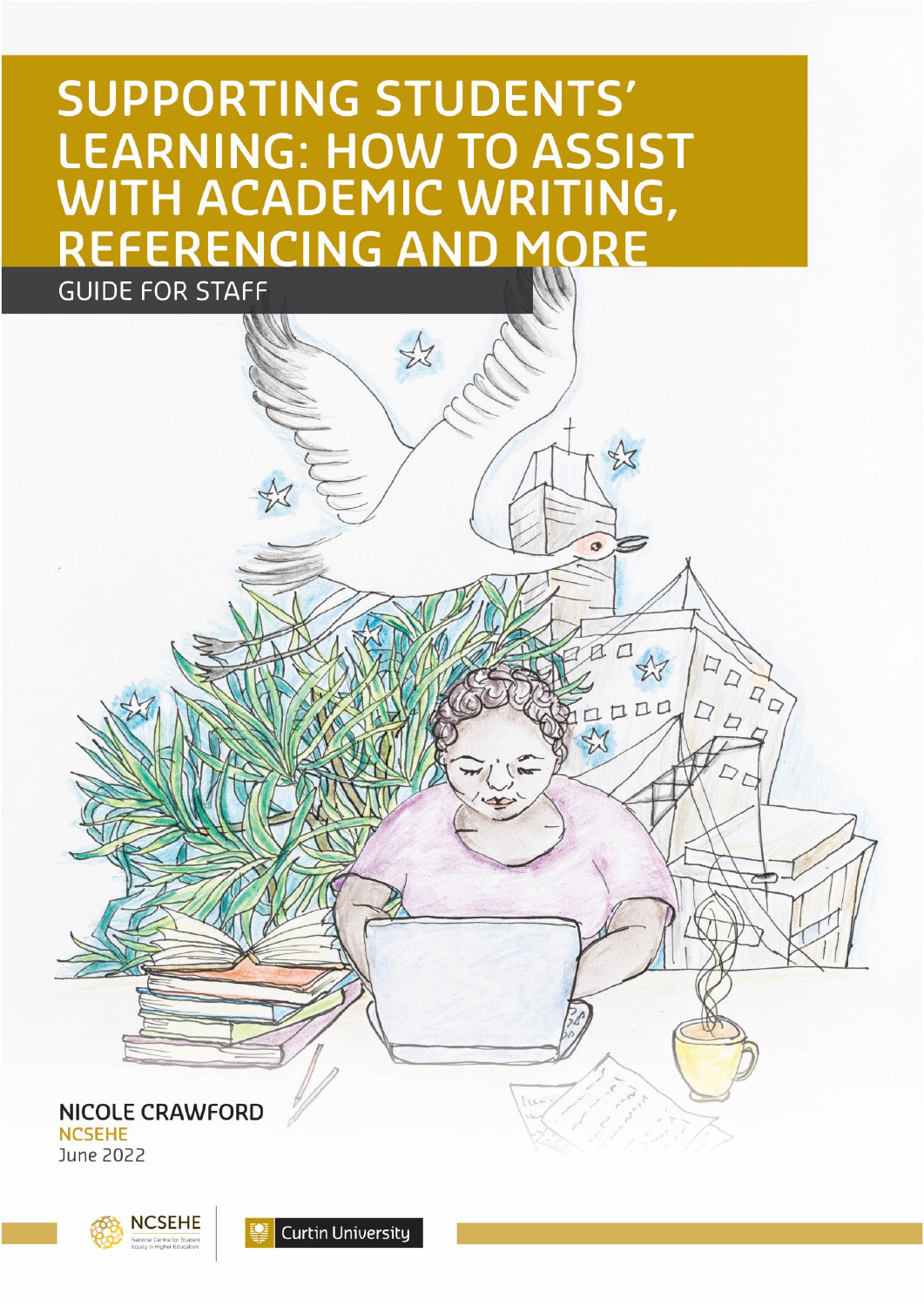# **Supporting students' learning: how to assist with academic writing, referencing and more**

**Nicole Crawford, National Centre for Student Equity in Higher Education[1](#page-1-0)**

# **Introduction**

Are you a tutor or lecturer? Or perhaps you work in a local library, a Regional University Centre or in a residential college? Whatever your role, you may find that students are looking for guidance on essay and report writing, referencing, oral presentations and lots more. Working "on the ground", you are not expected to be an expert on the range of academic skills and literacies required of university students. There is great diversity between subject areas, so even if you know a lot about how a report needs to be written in a particular course, and which referencing style to follow, the expectations in another subject are likely to be quite different. In most cases, however, universities have "Academic Skills" units within Student Support Services, which offer one-to-one sessions and workshops and provide online resources. So, what you can do is direct students to the relevant information and supports.

The purpose of this guide is to:

- raise awareness of the academic learning support services provided by universities
- assist staff in helping students find the relevant information for their discipline/subject area and/or for their assessment tasks
- share some useful sites on academic learning.

## **Academic skills and literacies: some background info**

It is often assumed that students arrive at university knowing how to write academic essays and reports, and how to follow the numerous referencing styles. Such skills and literacies are required to undertake many assessment tasks. In reality, students develop academic skills and literacies over time and throughout a degree.

Academic literacy and learning staff have expertise in assisting students to develop the required skills and literacies, and in how to approach assessment tasks, for instance, analysing the assignment question and planning the task to undertake it in manageable parts. Where can students find these academic learning skills advisors? Many Academic Skills units are centrally located in Student Support Services. Some staff are based within faculties and others are in libraries. These services are free and are usually available for students in undergraduate and postgraduate courses.

The shift to online provision due to COVID-19 has seen many Student Support Services that were formerly only provided on campus now being provided online as well. These include, for example, one-to-one services and workshops. In addition, a range of other online supports are increasingly being used, such as: online drop-ins; live chat; message boards and forums; recorded sessions; quick quides; after hours assignment feedback (e.g. from external providers); and online learning modules and units.

If it has been a while since students were in an educational context—which is often the case for mature-aged students—they may benefit from undertaking a transition course prior to commencing an undergraduate degree. Some universities offer short transition courses before or during their Orientation periods. Many Australian universities offer enabling programs (also called university preparation programs or access courses) that run over one

<span id="page-1-0"></span> $1$  This guide was updated and edited for a general audience of academic and professional staff in May 2022; at that time, the links in this document were accurate, but please note that links to university webpages often change.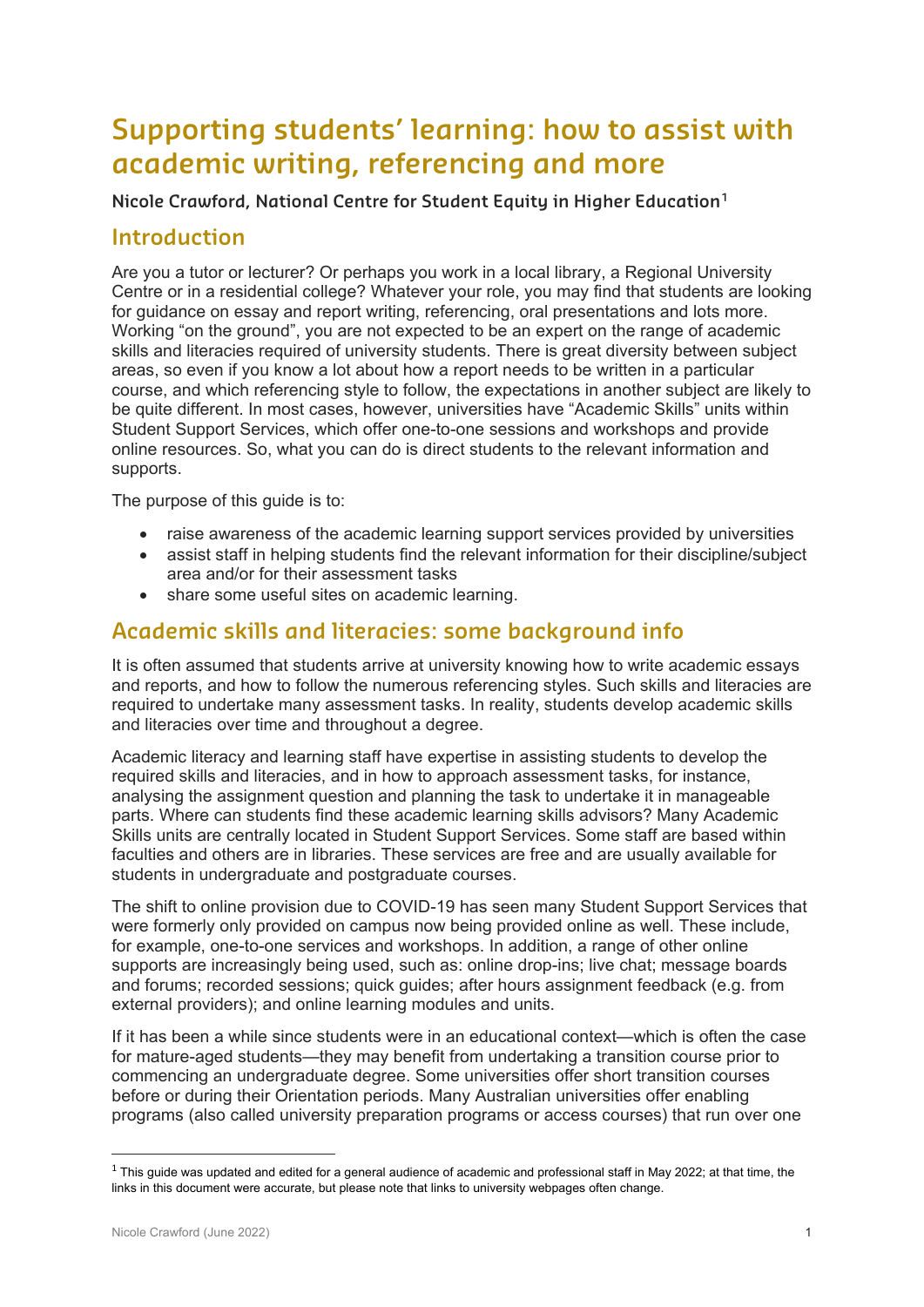or two semesters. These courses focus on study skills, such as time management; academic writing; numeracy; how to find information; critical thinking; and much more. Some focus on specific disciplines in the sciences and humanities. At the same time as developing skills and confidence, learning "how to be a student", individuals in enabling programs become more familiar with the university environment, its expectations and culture (Crawford, 2014). For your information, a few examples of enabling programs include courses at **Edith Cowan** [University,](https://www.ecu.edu.au/degrees/uniprep) [CQUn](https://www.cqu.edu.au/courses/study-information/work-and-study-preparation/steps)iversity, [James Cook University,](https://www.jcu.edu.au/pathways-to-university/tertiary-access-courses) The University of Newcastle [\(UON\)](https://www.newcastle.edu.au/study/pathways/open-foundation) and the [University of South Australia.](https://study.unisa.edu.au/degrees/unisa-foundation-studies/dom)

# **How can you help students find the relevant supports and guides?**

A lot of handy "Academic Skills" guides are provided on university websites, so you don't need to reinvent the wheel! You could raise awareness among staff and students in your team that such services exist. In particular, students commencing their studies may not know about these services or realise that they can access them from afar. It is also worth reminding students about these services throughout their degree. At the beginning of their studies, students might experience information overload, so timely reminders at different points of a semester and beyond the first year of their course are recommended.

#### **\* Top tip: encourage students to use the "academic learning" resources provided by their institution**

You can assist students with finding and using the resources and services provided by their institution. That way, they will become familiar with the staff, services and expectations of their institution, as well as gain confidence with navigating their institution's website and/or physical environment.

Note that "Academic Skills" units go by different names at different universities, such as "Academic Skills Support" and "Learning Support."

#### **\* Top tip: explore the fantastic resources at other institutions**

You might like to look beyond your institution's website and see what resources are publicly available elsewhere.

Here are a few of my favourites:

- [The Academic Skills Toolkit at the University of New South Wales](https://www.student.unsw.edu.au/skills/resources) has guides to referencing, writing, critical thinking, reading and note-taking, oral presentations, time management and lots more! Their [Writing Skills Support,](https://student.unsw.edu.au/writing) for example, includes guides on grammar and how to write in specific disciplines, such as in science and engineering. I'm fan of encouraging students to [unpack their assignment question.](https://student.unsw.edu.au/answering-assignment-questions)
- [The University of Western Australia \(UWA\)'s Academic Skills Centre](https://www.uwa.edu.au/students/support-services/academic-support) (also known as STUDYSmarter) has loads of resources and YouTube clips. ["Featured resources"](https://www.uwa.edu.au/students/support-services/academic-support#resources) includes [assignment](https://www.student.uwa.edu.au/learning/studysmarter/assignment-calculator) and semester planners; [online etiquette](https://www.uwa.edu.au/students/-/media/Project/UWA/UWA/Students/Docs/STUDYSmarter/Home/UWA-Studying-Online-Etiquette---Using-Zoom-and-Teams.pdf) tips; and an agreement template for students involved in group or team work. In addition to guidance on essays, grammar and time management in their "A-Z of [online resources"](https://www.uwa.edu.au/students/support-services/academic-support#resources), you'll find "Maths and Stats" and "Skills for Science".
- [The University of New England's Academic Skills Office](https://www.une.edu.au/library/students/welcome/academic-skills) has a lot of useful resources on [developing study skills,](https://www.une.edu.au/library/students/study-skills) [writing assignments](https://www.une.edu.au/library/students/academic-writing) (including [self-paced tutorials\)](https://www.une.edu.au/library/students/academic-writing/self-paced-tutorials), [referencing and plagiarism,](https://www.une.edu.au/library/students/referencing-and-plagiarism) and a long list of [Fact Sheets](https://www.une.edu.au/library/students/academic-writing/write-essays-reviews-and-reports) on writing essays, reviews and reports (including [lots on grammar\)](https://www.une.edu.au/library/students/academic-writing/write-correctly) and more!